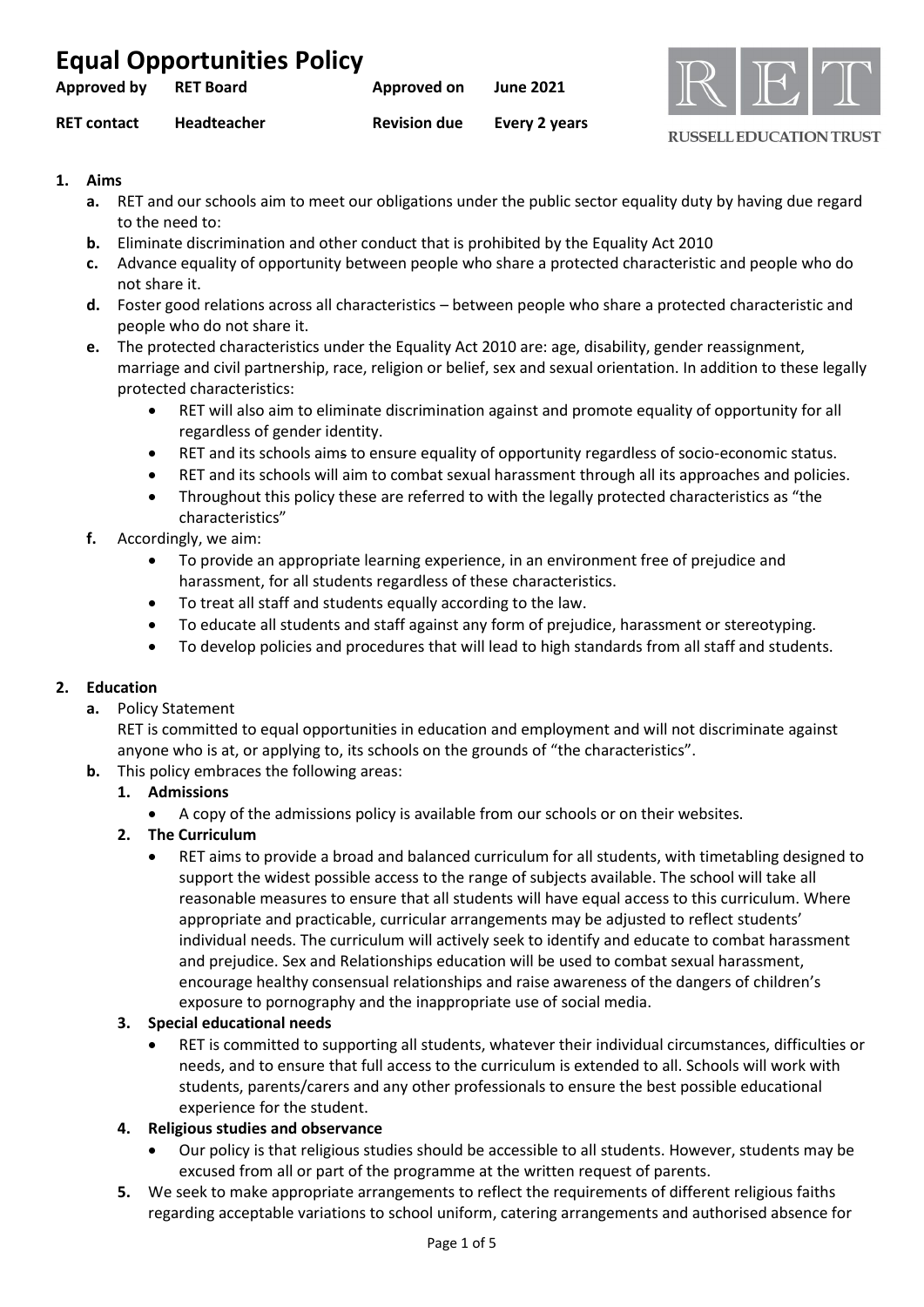| <b>Equal Opportunities Policy</b> |                    |                     |                  |
|-----------------------------------|--------------------|---------------------|------------------|
| Approved by                       | RET Board          | Approved on         | <b>June 2021</b> |
| <b>RET contact</b>                | <b>Headteacher</b> | <b>Revision due</b> | Every 2 years    |



religious festivals falling during term time. These may include reasonable arrangements to allow for specific acts of religious observance in school.

## **6. Disability and access for the disabled**

- We will seek to deal with the individual needs of all students and prospective students with disabilities as far as reasonably practicable.
- We will ensure statutory requirements regarding access for the disabled to new buildings are met. The accessibility plan sets out a structured programme to increase access to its facilities.
- Where students have physical and/or learning disabilities, the school will ensure that reasonable and practical arrangements are made to ensure that disabled students can gain access to the curriculum and that the school works effectively with local services and agencies to provide appropriate and coherent support.

## **7. Pregnancy**

• The school will seek to support students who are pregnant, working with parents and other professionals (such as doctors or midwives, or social workers) to help the student to continue with her education as far as possible. An Individual Educational Plan will be drawn up and appropriate work provided if she is unable to attend school. If possible and where this is practical, the student will be entered for exams and helped to continue with her education after the birth of her child.

# **8. Sex, gender identity and sexual orientation**

The school will ensure that:

- All members of the school community are treated equally, regardless of "the characteristics".
- Students and staff can report sexual harassment (see Anti-Bullying Policy) and action will be taken to protect every member of our community.
- Understanding and tolerance of all these issues are promoted.
- Guidance is given on subject choices and careers encouraging students to consider nonstereotypical opportunities.
- Stereotyping is considered when planning all aspects of the curriculum and provision.
- Account is taken of positive role models when inviting speakers and representatives into the school and in the promotion of specific initiatives.

# **9. Minority Ethnic Groups, including Refugees**

The school will ensure that:

- Home-school links are made to involve parents directly in the life and work of the school.
- Linguistic diversity is positively recognised and, where appropriate, interpretation and translation services are made available as quickly as possible.
- Links are established with local community groups.
- Staff work effectively with other local services.
- Learning support for ethnic minority students is efficient and effective.
- Provision is made for the spiritual, moral, and social and cultural education, supported by appropriate resources and information.
- Student/students' names will be accurately recorded and correctly pronounced.
- All students will be actively encouraged to accept and respect cultures other than their own.

# **10. Travellers**

The school will ensure that:

- Travelling children are successfully integrated.
- Where necessary, distance learning packs are provided to support continuous learning.
- Travelling children with special educational needs receive appropriate support.
- Travellers' cultures are affirmed to share and broaden experiences for all students.

## **11. Other policies**

Other policies are required to reflect equal opportunities issues.

## **12. Complaints**

• Any parent who is not satisfied that our school policies have been properly applied may make a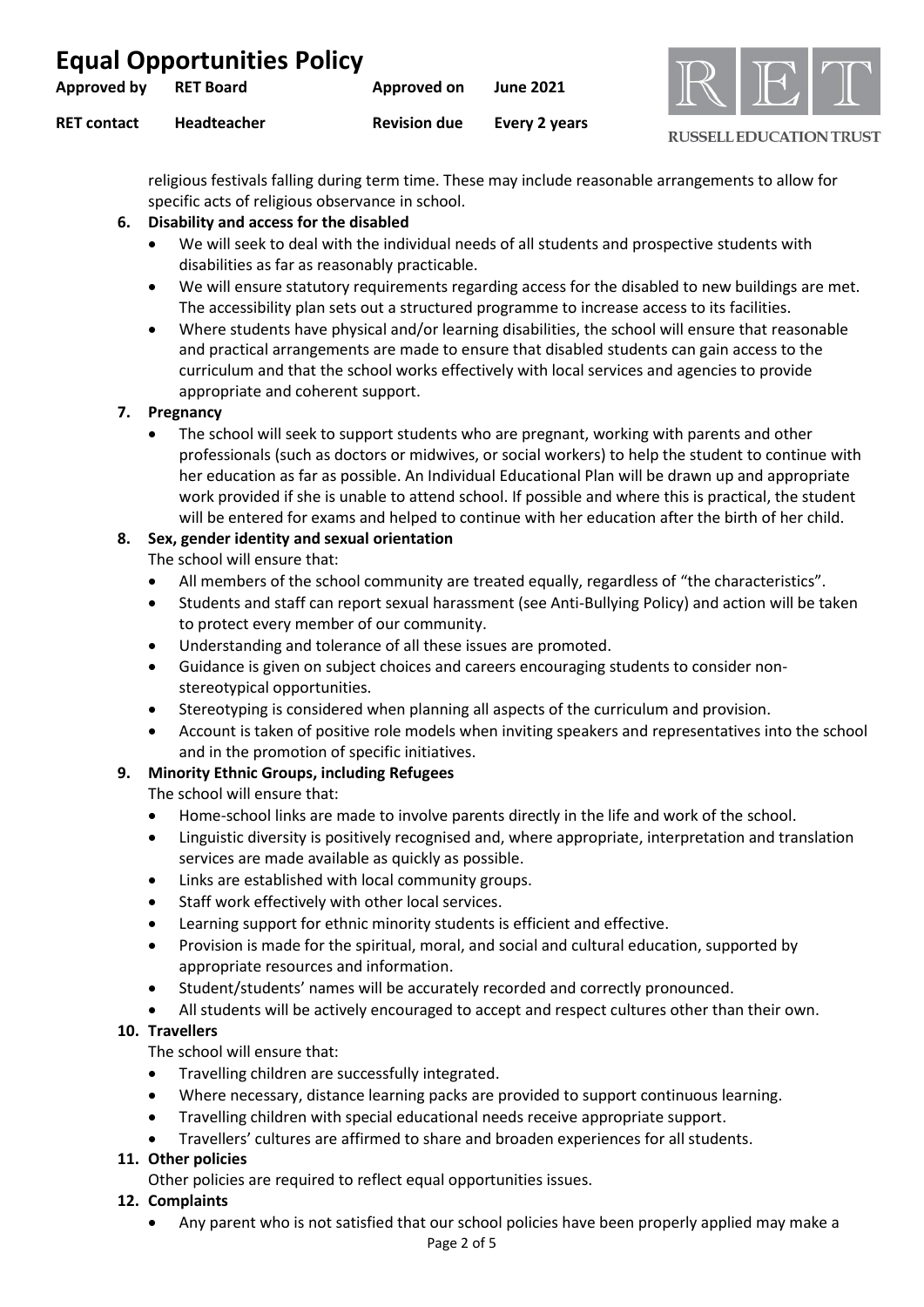| <b>Equal Opportunities Policy</b> |                  |                     |                  |
|-----------------------------------|------------------|---------------------|------------------|
| Approved by                       | <b>RET Board</b> | Approved on         | <b>June 2021</b> |
| <b>RET contact</b>                | Headteacher      | <b>Revision due</b> | Every 2 years    |



complaint in accordance with the school's formal complaints procedure.

• Students should be made aware of the mechanisms available to them within school to raise matters of concern of an academic or pastoral nature.

## **3. RECRUITMENT AND EMPLOYMENT**

## **a. Policy Statement**

- **1.** The school is committed to equal opportunities in the recruitment and employment of staff and volunteers.
- **2.** It aims to ensure that all employees and volunteers are recruited, trained and promoted based on ability, the requirements of the job and relevant and objective criteria.
- **3.** The school will not unlawfully discriminate against any employee, job applicant or volunteer on the grounds of "the characteristics" in any matters to do with recruitment and employment.
- **b.** This policy embraces the following areas:

## **1. Recruitment and promotion**

- All posts are advertised, either internally or externally as appropriate.
- Vacancies for headteacher and deputy headteachers are always advertised nationally.
- Recruitment is based on matching skills, qualifications and experience with a person specification for the post in accordance with recommended best practice for ensuring equality of opportunity in employment.

## **2. Recruitment and employment of ex-offenders**

- Many posts involve substantial opportunity for unsupervised access to children and are exempt from the Rehabilitation of Offenders Act, 1974. Applicants are therefore required to declare any criminal convictions, including those normally regarded as "spent" under the Act. All candidates offered an appointment to an exempt post are required to obtain an Enhanced Disclosure from the Disclosure and Barring Service before the appointment is confirmed, which will include details of cautions, reprimands or final warnings as well as convictions.
- All other posts fall into the category of "regulated positions" as defined in the Criminal Justice and Courts Act 2000, and all candidates offered an appointment are required to obtain a Standard Disclosure from the Disclosure and Barring Service before the appointment is confirmed.
- If the Disclosure reveals a criminal record or other information of concern, this will be discussed with the candidate before a decision is made whether to confirm the offer of employment. In making this decision, the school will consider the nature of the offence and whether this makes the applicant unsuitable for the type of work to be undertaken or unacceptable to other employees, how long ago the offence was committed and the age of the prospective employee at that time, together with any other factors that may be relevant.

## **3. Access to training and development**

• Training and development opportunities are available to all staff as appropriate, and all staff are entitled to an annual review interview. All newly qualified teachers are provided with an appropriate induction training programme in accordance with national guidelines.

## **4. Disability and access for the disabled**

- The school will make reasonable adjustments to arrangements for applicants with disabilities to attend interview. The needs of employees with disabilities will be met whenever reasonably practicable.
- Statutory requirements regarding access for the disabled to new buildings are met. The accessibility plan sets out a structured programme to increase access to its facilities.

## **5. Complaints**

• Any member of staff who is not satisfied that the above policies have been properly applied may make a complaint in accordance with the grievance procedure, which complies with statutory requirements.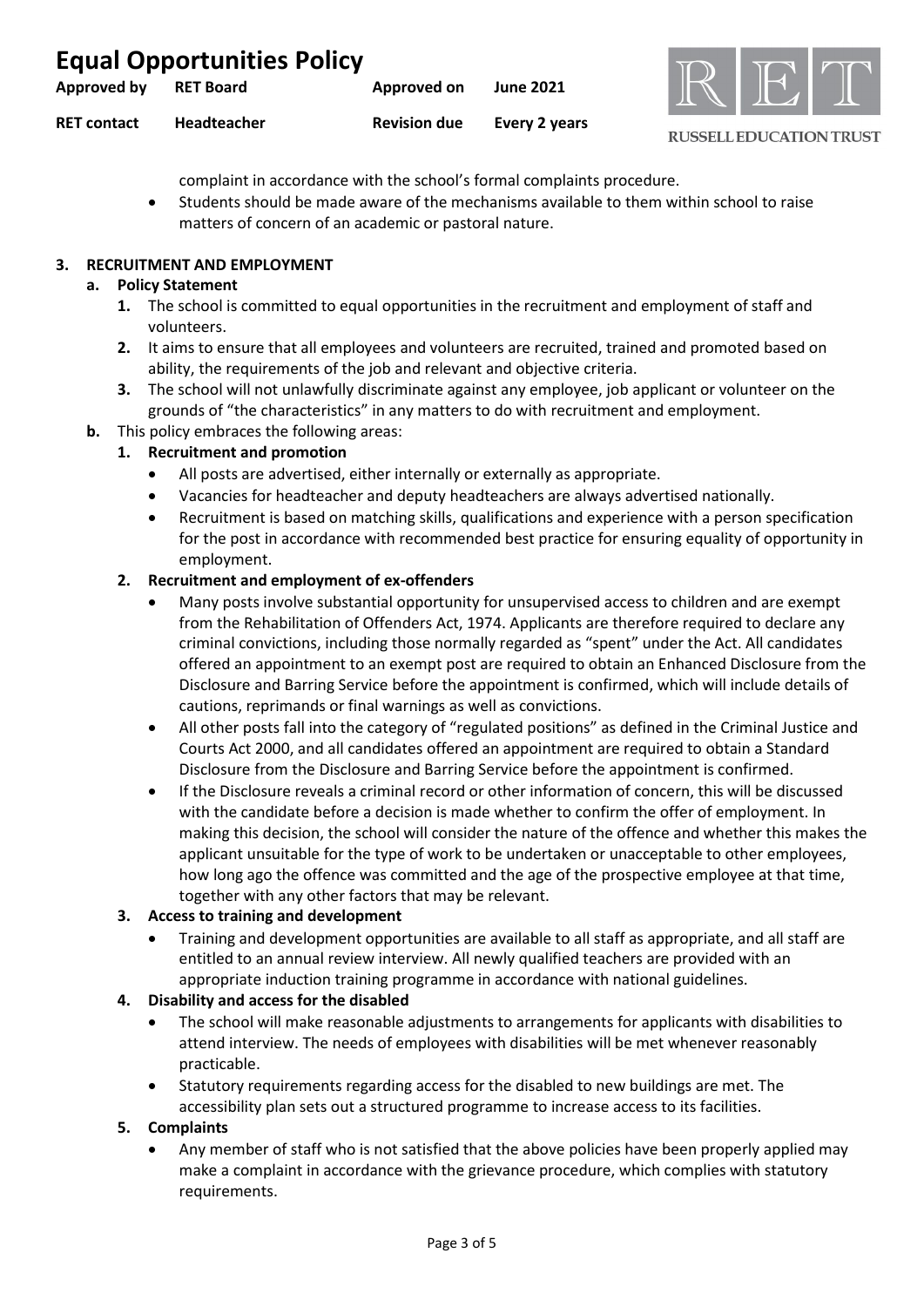| <b>Equal Opportunities Policy</b> |                  |                     |                  |
|-----------------------------------|------------------|---------------------|------------------|
| Approved by                       | <b>RET Board</b> | Approved on         | <b>June 2021</b> |
| <b>RET contact</b>                | Headteacher      | <b>Revision due</b> | Every 2 years    |



## **4. RESPONSIBILITIES**

## **a. The role of the school governing body is to:**

- Monitor the implementation of the policies.
- Review annually the school's policies and arrangements to ensure equal opportunities.
- Ensure that equal opportunities policies are appropriately implemented.
- Ensure that parents and members of the community are involved in reviewing equal opportunities policies as appropriate.
- Monitor the development of the Disability Accessibility Plan.
- Welcome all applications to join the school, whatever background or disability a child may have.
- Ensure that no member of the school community is discriminated against on account of their "characteristics".
- Regularly check the school's records of discriminatory incidents and the outcomes.
- Nominate a member as designated link for Equal Opportunities to liaise with the headteacher.

## **b. The role of the headteacher is to:**

- Implement the relevant equal opportunities policies.
- Ensure that all staff are aware of the policy on equal opportunities, and that teachers and support staff apply these guidelines fairly in all situations.
- Ensure that the equal opportunities policies are applied to all staff recruitment procedures, by all those involved in the selection, appointment and development of staff.
- Ensure that the equal opportunities policies are taken account of in pay, performance management, promotion and training matters.
- Promote the principle of equal opportunity when developing the curriculum and promote respect for other people in all aspects of school life (for example, in assembly, where respect for other people is a regular theme, and in displays shown around the school).
- Report as required to the governing body.

# **c. Teachers**

- **1.** Teachers will:
	- Familiarise themselves with this Equal Opportunities Policy.
	- Know what their responsibilities are to ensure that the policy is implemented.
	- Know the implications of the equal opportunities policies for their planning, teaching and learning strategies as well as for managing behavioural issues.
	- Support staff will familiarise themselves with this policy and know what their responsibilities are in ensuring that it is implemented.

## **d. Students**

- **1.** Students will:
	- Be involved, as appropriate, in the development of each equality policy.
	- Be made aware of how it applies to them.
	- Learn to treat each other with respect.
	- Be prepared to raise issues involving harassment or discrimination with a member of staff, or another adult as appropriate.

## **e. Parents and members of the Community**

**1.** Parents and appropriate members of the community will be involved in the development and monitoring of equality policies, where relevant, and any programmes generated by them under arrangements drawn up by the headteacher and agreed by the governing body.

## **5. MONITORING, EVALUATION AND REVIEW**

- a. The headteacher will report to the governing body on the working of the policy regularly.
	- Government legislation states that this can be a brief 'summary report' which is incorporated into another strategic document.